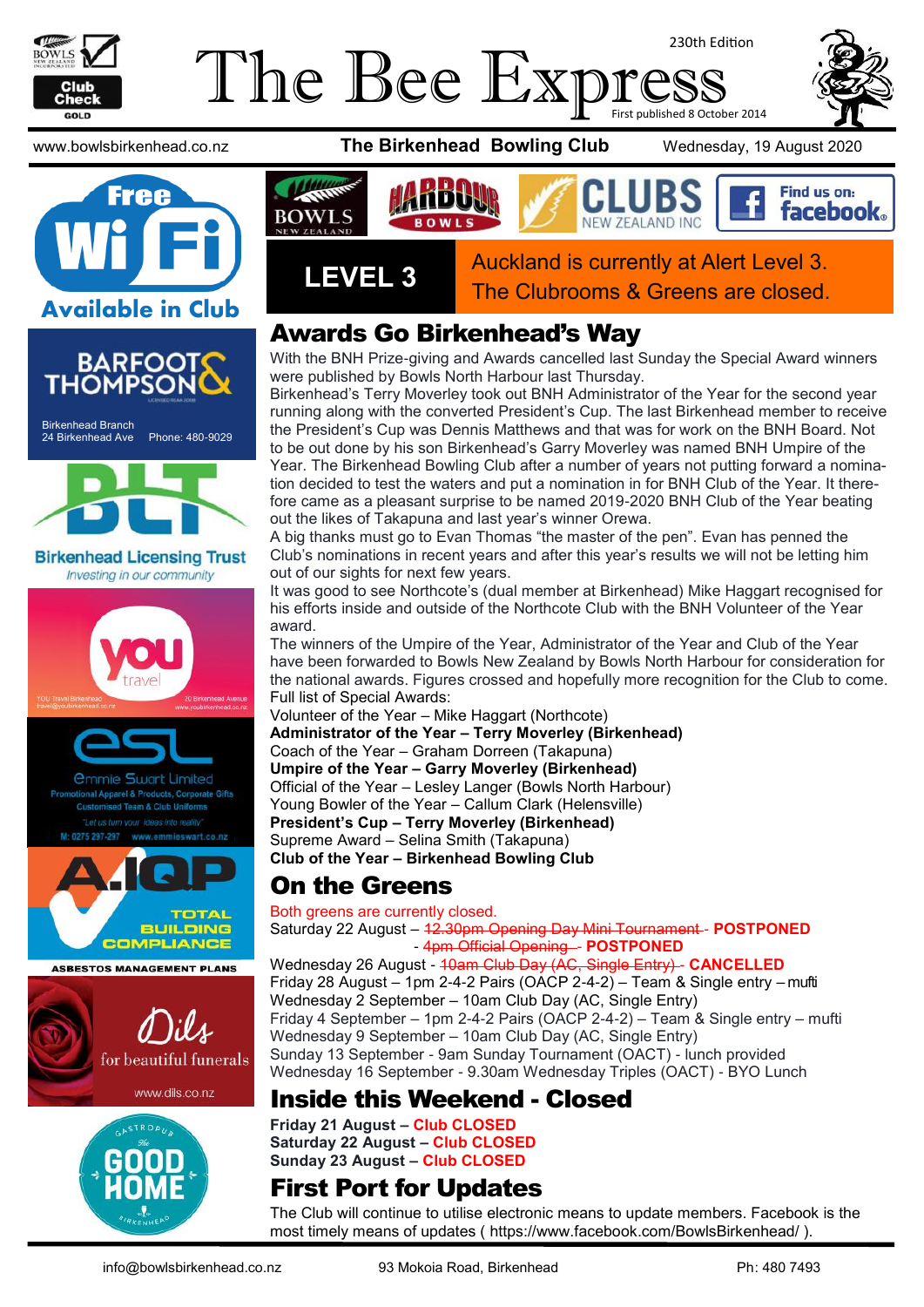www.bowlsbirkenhead.co.nz **The Birkenhead Bowling Club** Wednesday, 19 August 2020









### **Sunday Tournament (OACT)** - lunch provided Sunday 13 September - 9am

**Wednesday 16 September (OACT)** - BYO Lunch Wednesday 16 September - 9.30am

### Not a Good Start

Wednesday a week back the first Bee Express for the summer season was publish outlining the successes of the Club over the winter after two months of frustration with the Club not able to trade. The outlook was looking promising with the Covid delayed Prize-giving, Opening Day ready to go ahead unburden by the restrictions of recent months and everyone looking forward to getting back out on the greens and into a busy season. But that was short lived as we were put in to Level 3 midday Wednesday and we came to a grinding trading halt.

Little did we know that we would be back to Level 3 lockdown? The Club rooms closed, the greens closed with bills to pay but not a cent coming in. The first major function of the new social committee brought tears to our eyes as it was forced to cancel due to reasons beyond our control. The loss of the sold out Arabian Night last Saturday evening was a blow to the Club and those that had worked so hard on it to bring the evening of Saturday 15<sup>th</sup> to life. BNH then cancelled the BNH Prize-giving. Then came the second blow Level 3 was being extended until at least Wednesday 26 August. That was the Club Prize-giving, Opening Day and the final evening of Social Indoor Bowls all postponed. Housie tomorrow evening has just been outright cancelled. Now we wait and see, wait for Level 2 and what restrictions come with it, but it is fairly safe to assume it will be similar to last time, signing in, seated at tables, distancing along with other restrictions.

## BNH Awards Presentation Day

Unfortunately, BNH advised Thursday that the awards presentation day which was scheduled for last Sunday 16 August was not able to go ahead in view of the uncertainty of the times currently facing with the Covid 19 lockdown, the event was therefore cancelled. Preparations for the event were well in hand with all the cups/trophies engraved with the winner's names. These cups will not be presented this year and will be held at the Centre's office. The award certificates for the winners and runners-up, the badges, gold stars and bars, and the awards booklet have all been prepared and available for presentation. As Bowls North Harbour are unable to present these in a formal event as such, these items will now be prepared for distribution to the clubs, who can arrange to pass them on to the members who have been successful during the past season.

A presentation will be organised at the Club to acknowledge and present Birkenhead's Ruth Lynch an impressive 25 Centre titleswith her  $4^{\text{th}}$  Gold Bar (25 centre titles).



Birkenhead's Ruth Lynch, 4th Gold Bar,

# Cancellations & Postponements

Lets hope that this will not happen too many times this coming season. This current Covid outbreak has disrupted our Club programme both in the Club and out on the greens. Indoor Social Bowls - Monday 17 August - Postponed date to be advised Housie/Bingo - Thursday 20 August - Cancelled Prize-giving 2019-20 - Friday 21 August - Postponed date to be advised

Opening Day Mini tournament -Saturday 22 August - Postponed date to be advised Opening Day Formal Opening - Saturday 22 August - Postponed date to be advised Club Day (AC, single entry) - Wednesday 26 August - Cancelled

## New Numbers

The Members Draw is on hold until we reach Level 1, by then the new 2020-21 Member numbers will be in action. To get your new Member number you must have paid your 2020-21 sub on or before the Sunday prior to the draw. Due to the current level 3 the production of membership cards has been delayed.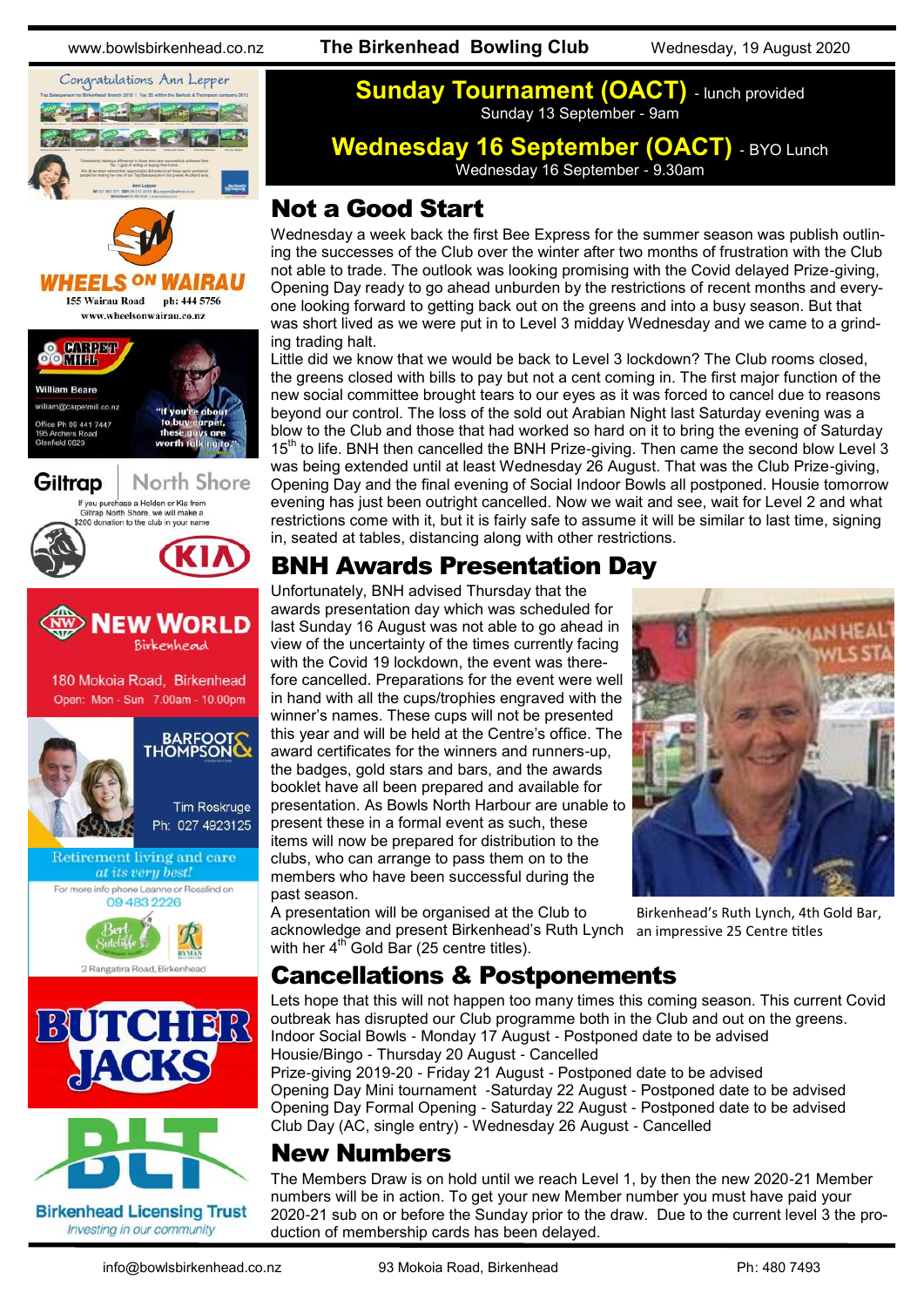www.bowlsbirkenhead.co.nz **The Birkenhead Bowling Club** Wednesday, 19 August 2020



# *Birkenhead Bowling Club - Opening Day*  ${\it Sa}$  <code>POSTPONED</code>  ${\it 020}$

### BNH Coaching Cancelled

BNH Coaching on 15<sup>th</sup> August was cancelled due to COVID Level 3. The remainder of the coaching on 22<sup>nd</sup> and 29<sup>th</sup> August has also been cancelled for the same reason.

### NZ to Host World Singles

*Reproduced from World Bowls website, August 13, 2020*

Following the recent World Bowls board meeting it was announced that next year's World Singles Champion of Champions winners will be crowned in Lower Hutt, New Zealand. In fact, the 2021 and 2022 championships will both be hosted at the Naenae Bowling Club; 2021 is scheduled for 20-27 November, while 19-26 November is set down for 2022's extravaganza.

This annual championship, first conducted in Australia at Moama in 2003, offers the ultimate 'rags to riches' fairytale story – fact is, any club singles winner, anywhere in the world, can progress through at regional, state and national level to win a shot at a world title – a place in this competition is won out on the green without the necessity to curry favour with national selectors.

New Zealand has previously hosted this event on four occasions. In Christchurch on the South Island, at

Fendalton (2005, 2014) and Burnside (2006, 2013), while next year the world spotlight will shine on Naenae, located at the south west tip of the North Island. "Since the last World Championships in Christchurch in 2016, Bowls New Zealand has hosted several rounds of Australia's Bowls Premier League, so hosting the World Champion of Champions and having international bowls back in



From the last time this event was staged in New Zealand at Fendalton in 2014. **Men's medals:** Ali Forsyth (NZ) bronze; David Holt (Australia) bronze; Iain McLean (Scotland) gold, Fairus Jabal (Malaysia) silver.

New Zealand is something that our bowls community will get right behind," Mark Cameron, chief executive of BNZ said following the announcement.

"Along with the talent the Champion of Champions brings, is the possibility that you can have a match-up between a world singles champion, or a Commonwealth Games medal recipient, and a junior club champion on any given day, which makes this particular competition so special, what other sport is there in the world where this can happen?" New Zealand has a proud heritage of presenting major international bowls events. It has orchestrated the World Bowls Championships – conducted every four years – on three occasions in 1988 (Auckland), 2008 (Christchurch) and 2016 (Christchurch), while it has hosted Commonwealth Games bowls competitions three times, in 1950 at the Carlton club in Auckland; 1974 at Woolston Workingman's in Christchurch; and at Auckland's Pakuranga Combined club in 1990.

"Bowls New Zealand has a fine record of showcasing our sport at its finest," said World Bowls chief executive Gary Smith, "so we are all excited about the next two years' champion of champions events.

"The New Zealand tender was successful against several other outstanding bids, which were much appreciated. So, combine NZ's big event experience at an excellent venue, world-famous greens plus a field of international champions and everyone attending is assured a feast of great bowls."

Last time New Zealand welcomed all national singles champions to contend for the ultimate honour two Scots, Iain McLean and Lorna Smith, claimed the 2014 men's and women's crowns in Christchurch, when the Flower of Scotland bloomed in the 'Garden City'.